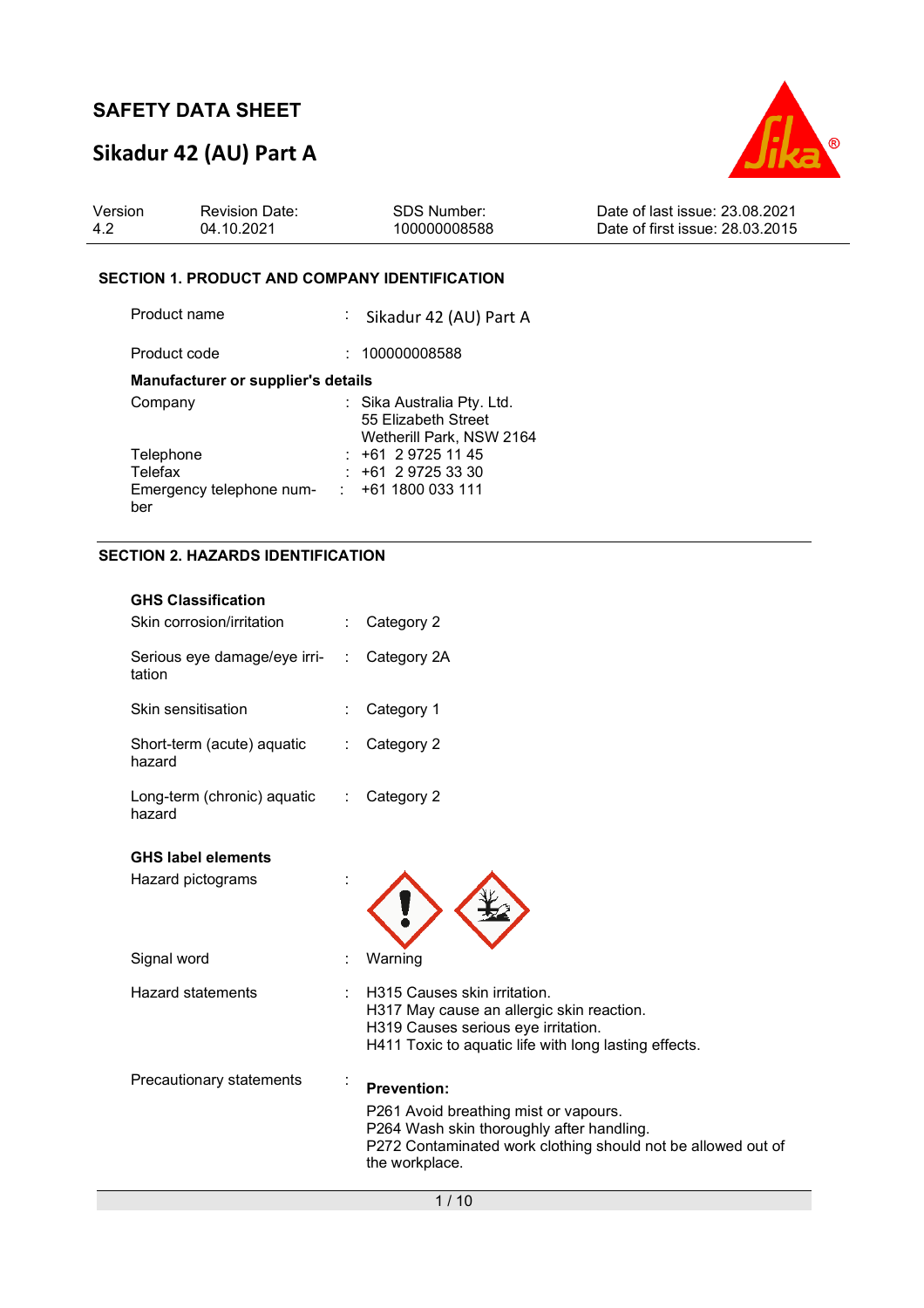# **Sikadur 42 (AU) Part A**



| Version<br>4.2 | <b>Revision Date:</b><br>04.10.2021 | <b>SDS Number:</b><br>100000008588                                                                                                                                          | Date of last issue: 23.08.2021<br>Date of first issue: 28.03.2015                                                                                                                                                                                                                                                              |
|----------------|-------------------------------------|-----------------------------------------------------------------------------------------------------------------------------------------------------------------------------|--------------------------------------------------------------------------------------------------------------------------------------------------------------------------------------------------------------------------------------------------------------------------------------------------------------------------------|
|                |                                     | P273 Avoid release to the environment.                                                                                                                                      | P280 Wear protective gloves/ eye protection/ face protection.                                                                                                                                                                                                                                                                  |
|                |                                     | <b>Response:</b><br>P302 + P352 IF ON SKIN: Wash with plenty of water.<br>easy to do. Continue rinsing.<br>vice/ attention.<br>tention.<br>reuse.<br>P391 Collect spillage. | P305 + P351 + P338 IF IN EYES: Rinse cautiously with water<br>for several minutes. Remove contact lenses, if present and<br>P333 + P313 If skin irritation or rash occurs: Get medical ad-<br>P337 + P313 If eye irritation persists: Get medical advice/ at-<br>P362 + P364 Take off contaminated clothing and wash it before |
|                |                                     | Disposal:<br>disposal plant.                                                                                                                                                | P501 Dispose of contents/ container to an approved waste                                                                                                                                                                                                                                                                       |

#### **Other hazards which do not result in classification**

None known.

#### **SECTION 3. COMPOSITION/INFORMATION ON INGREDIENTS**

Substance / Mixture : Mixture :

| Components |  |
|------------|--|
|------------|--|

| Chemical name                                                                                                 | CAS-No.    | Concentration (% w/w) |
|---------------------------------------------------------------------------------------------------------------|------------|-----------------------|
| reaction product: bisphenol-A-(epichlorhydrin);<br>epoxy resin (number average molecular weight<br>$\leq 700$ | 25068-38-6 | $>= 60 - 5 = 100$     |
| oxirane, mono[(C12-14-alkyloxy)methyl] derivs.                                                                | 68609-97-2 | $>= 1 - 10$           |

#### **SECTION 4. FIRST AID MEASURES**

| General advice          | Move out of dangerous area.<br>÷.<br>Consult a physician.<br>Show this safety data sheet to the doctor in attendance.                                              |
|-------------------------|--------------------------------------------------------------------------------------------------------------------------------------------------------------------|
| If inhaled              | Move to fresh air.<br>Consult a physician after significant exposure.                                                                                              |
| In case of skin contact | $\therefore$ Take off contaminated clothing and shoes immediately.<br>Wash off with soap and plenty of water.<br>If symptoms persist, call a physician.            |
| In case of eye contact  | Immediately flush eye(s) with plenty of water.<br>Remove contact lenses.<br>Keep eye wide open while rinsing.<br>If eye irritation persists, consult a specialist. |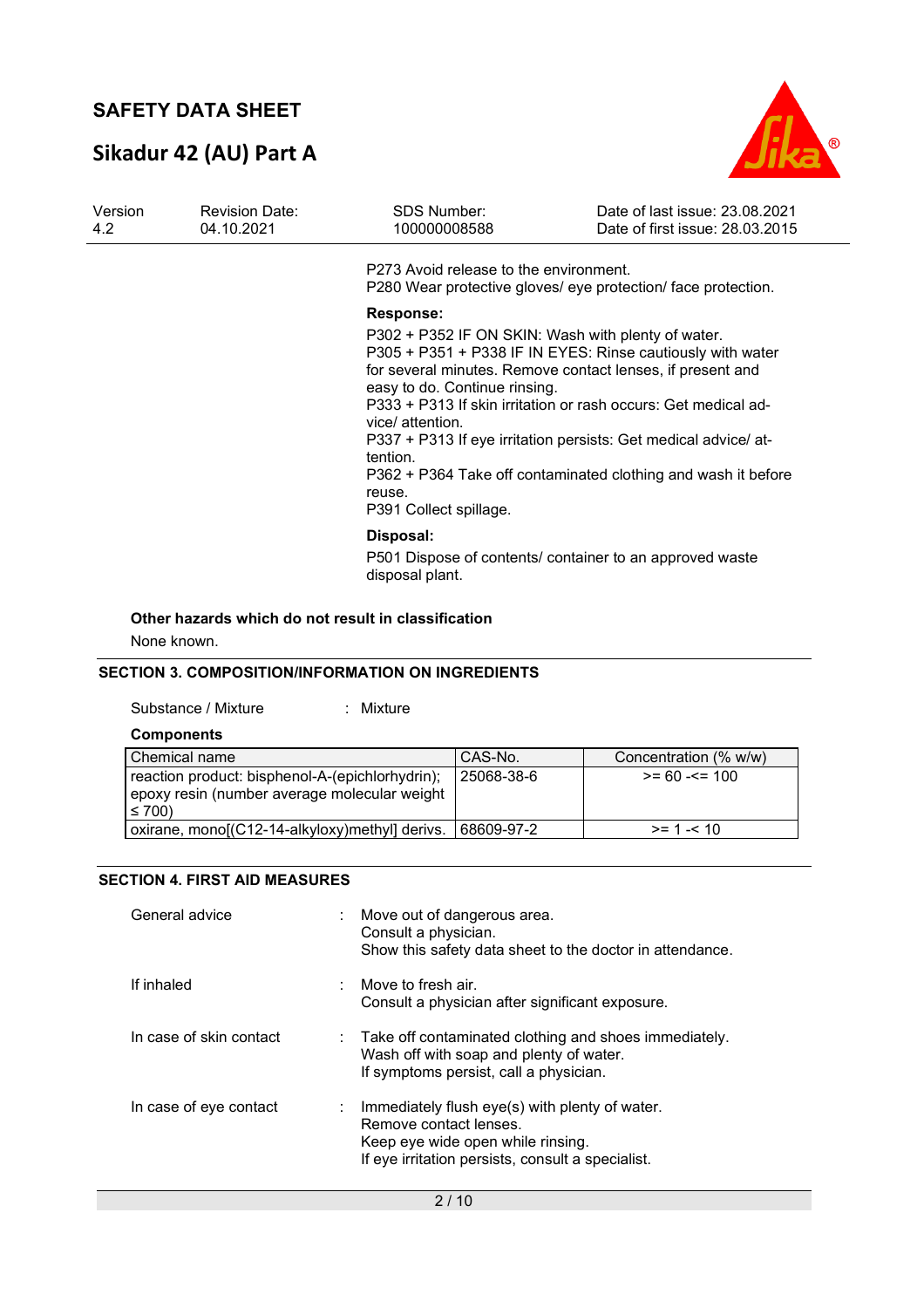# **Sikadur 42 (AU) Part A**



| Version<br>4.2                                                    | <b>Revision Date:</b><br>04.10.2021 | <b>SDS Number:</b><br>100000008588                                                                                                                                                                                          | Date of last issue: 23.08.2021<br>Date of first issue: 28.03.2015 |
|-------------------------------------------------------------------|-------------------------------------|-----------------------------------------------------------------------------------------------------------------------------------------------------------------------------------------------------------------------------|-------------------------------------------------------------------|
| If swallowed                                                      |                                     | Clean mouth with water and drink afterwards plenty of water.<br>Do not give milk or alcoholic beverages.<br>Never give anything by mouth to an unconscious person.<br>Obtain medical attention.                             |                                                                   |
| Most important symptoms<br>and effects, both acute and<br>delayed |                                     | irritant effects<br>sensitising effects<br>Allergic reactions<br>Excessive lachrymation<br>Dermatitis<br>and symptoms.<br>Causes skin irritation.<br>May cause an allergic skin reaction.<br>Causes serious eye irritation. | See Section 11 for more detailed information on health effects    |
|                                                                   | Notes to physician                  | Treat symptomatically.                                                                                                                                                                                                      |                                                                   |

#### **SECTION 5. FIREFIGHTING MEASURES**

| Suitable extinguishing media :            |                           | Use extinguishing measures that are appropriate to local cir-<br>cumstances and the surrounding environment.                                                                                                                  |
|-------------------------------------------|---------------------------|-------------------------------------------------------------------------------------------------------------------------------------------------------------------------------------------------------------------------------|
| Specific hazards during fire-<br>fighting | di l                      | Do not allow run-off from fire fighting to enter drains or water<br>courses.                                                                                                                                                  |
| ucts                                      |                           | Hazardous combustion prod- : No hazardous combustion products are known                                                                                                                                                       |
| Specific extinguishing meth-<br>ods       | $\mathbb{Z}^{\mathbb{Z}}$ | Collect contaminated fire extinguishing water separately. This<br>must not be discharged into drains.<br>Fire residues and contaminated fire extinguishing water must<br>be disposed of in accordance with local regulations. |
| for firefighters                          |                           | Special protective equipment : In the event of fire, wear self-contained breathing apparatus.                                                                                                                                 |
| Hazchem Code                              |                           | $: \cdot 3Z$                                                                                                                                                                                                                  |

#### **SECTION 6. ACCIDENTAL RELEASE MEASURES**

| Personal precautions, protec-:<br>tive equipment and emer-<br>gency procedures |    | Use personal protective equipment.<br>Deny access to unprotected persons.                                                                             |
|--------------------------------------------------------------------------------|----|-------------------------------------------------------------------------------------------------------------------------------------------------------|
| Environmental precautions                                                      | t. | Do not flush into surface water or sanitary sewer system.<br>If the product contaminates rivers and lakes or drains inform<br>respective authorities. |
| Methods and materials for<br>containment and cleaning up                       |    | Soak up with inert absorbent material (e.g. sand, silica gel,<br>acid binder, universal binder, sawdust).                                             |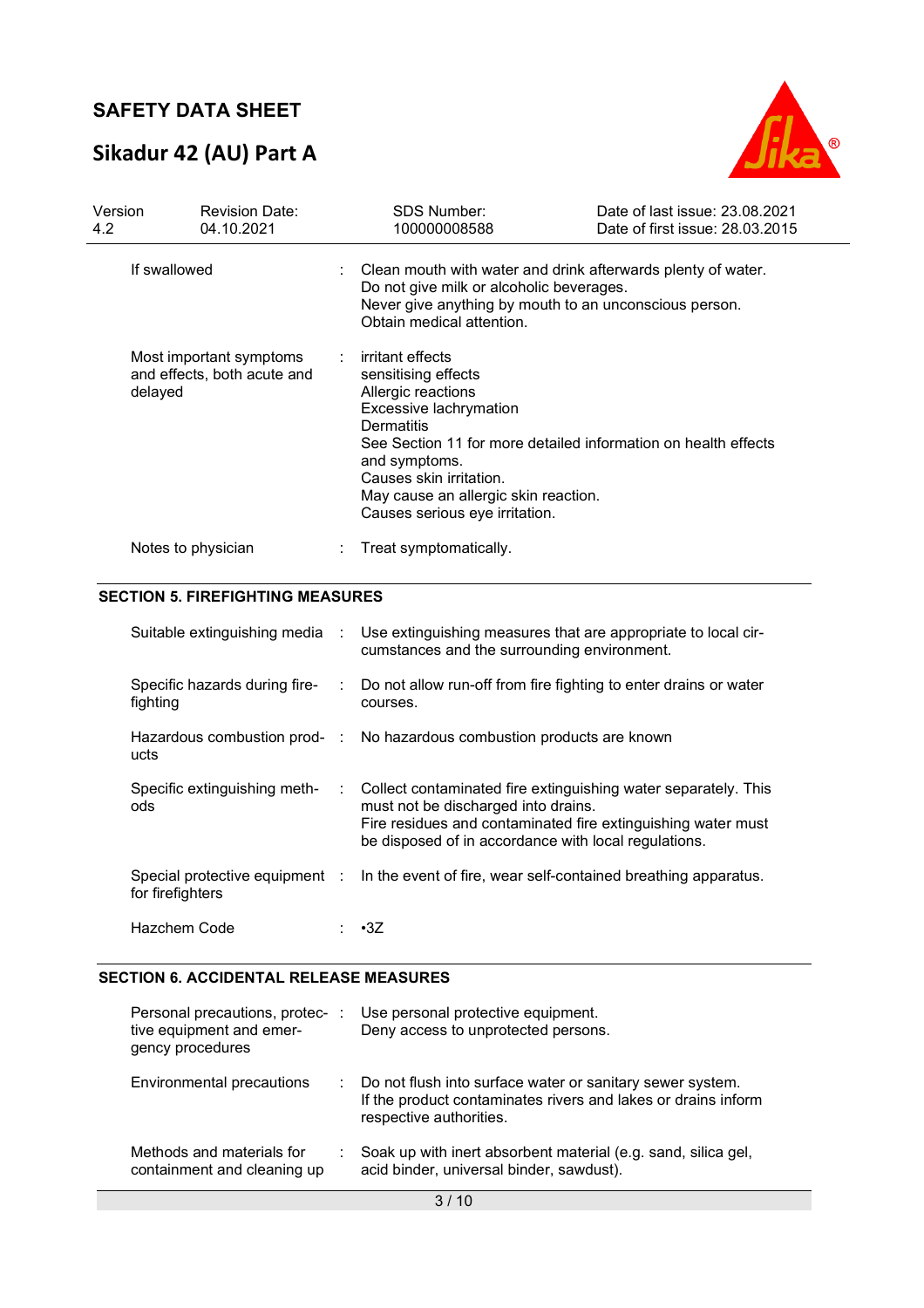# **Sikadur 42 (AU) Part A**



| Version<br>4.2 | <b>Revision Date:</b><br>04.10.2021                |          | <b>SDS Number:</b><br>100000008588                                                                                                                                                                                                                                                                                                                                                                                                                                                                                                           | Date of last issue: 23.08.2021<br>Date of first issue: 28.03.2015 |
|----------------|----------------------------------------------------|----------|----------------------------------------------------------------------------------------------------------------------------------------------------------------------------------------------------------------------------------------------------------------------------------------------------------------------------------------------------------------------------------------------------------------------------------------------------------------------------------------------------------------------------------------------|-------------------------------------------------------------------|
|                |                                                    |          | Keep in suitable, closed containers for disposal.                                                                                                                                                                                                                                                                                                                                                                                                                                                                                            |                                                                   |
|                | <b>SECTION 7. HANDLING AND STORAGE</b>             |          |                                                                                                                                                                                                                                                                                                                                                                                                                                                                                                                                              |                                                                   |
|                | Advice on protection against<br>fire and explosion | $\sim$ 1 | Normal measures for preventive fire protection.                                                                                                                                                                                                                                                                                                                                                                                                                                                                                              |                                                                   |
|                | Advice on safe handling                            |          | Avoid exceeding the given occupational exposure limits (see<br>section 8).<br>Do not get in eyes, on skin, or on clothing.<br>For personal protection see section 8.<br>Persons with a history of skin sensitisation problems or asth-<br>ma, allergies, chronic or recurrent respiratory disease should<br>not be employed in any process in which this mixture is being<br>used.<br>Smoking, eating and drinking should be prohibited in the ap-<br>plication area.<br>Follow standard hygiene measures when handling chemical<br>products |                                                                   |
|                | Hygiene measures                                   |          | Handle in accordance with good industrial hygiene and safety<br>practice.<br>When using do not eat or drink.<br>When using do not smoke.<br>Wash hands before breaks and at the end of workday.                                                                                                                                                                                                                                                                                                                                              |                                                                   |
|                | Conditions for safe storage                        |          | Keep container tightly closed in a dry and well-ventilated<br>place.<br>Containers which are opened must be carefully resealed and<br>kept upright to prevent leakage.<br>Store in accordance with local regulations.                                                                                                                                                                                                                                                                                                                        |                                                                   |

#### **SECTION 8. EXPOSURE CONTROLS/PERSONAL PROTECTION**

#### **Components with workplace control parameters**

Contains no substances with occupational exposure limit values.

| Appropriate engineering<br>controls | Use adequate ventilation and/or engineering controls to pre-<br>vent exposure to vapours.                                                                                                                                                                                      |
|-------------------------------------|--------------------------------------------------------------------------------------------------------------------------------------------------------------------------------------------------------------------------------------------------------------------------------|
| Personal protective equipment       |                                                                                                                                                                                                                                                                                |
| Respiratory protection              | : No special measures required.<br>Respirator selection must be based on known or anticipated<br>exposure levels, the hazards of the product and the safe<br>working limits of the selected respirator.                                                                        |
| Hand protection                     | Chemical-resistant, impervious gloves complying with an<br>approved standard should be worn at all times when handling<br>chemical products if a risk assessment indicates this is nec-<br>essary.<br>Follow AS/NZS 1337.1<br>Recommended: Butyl rubber/nitrile rubber gloves. |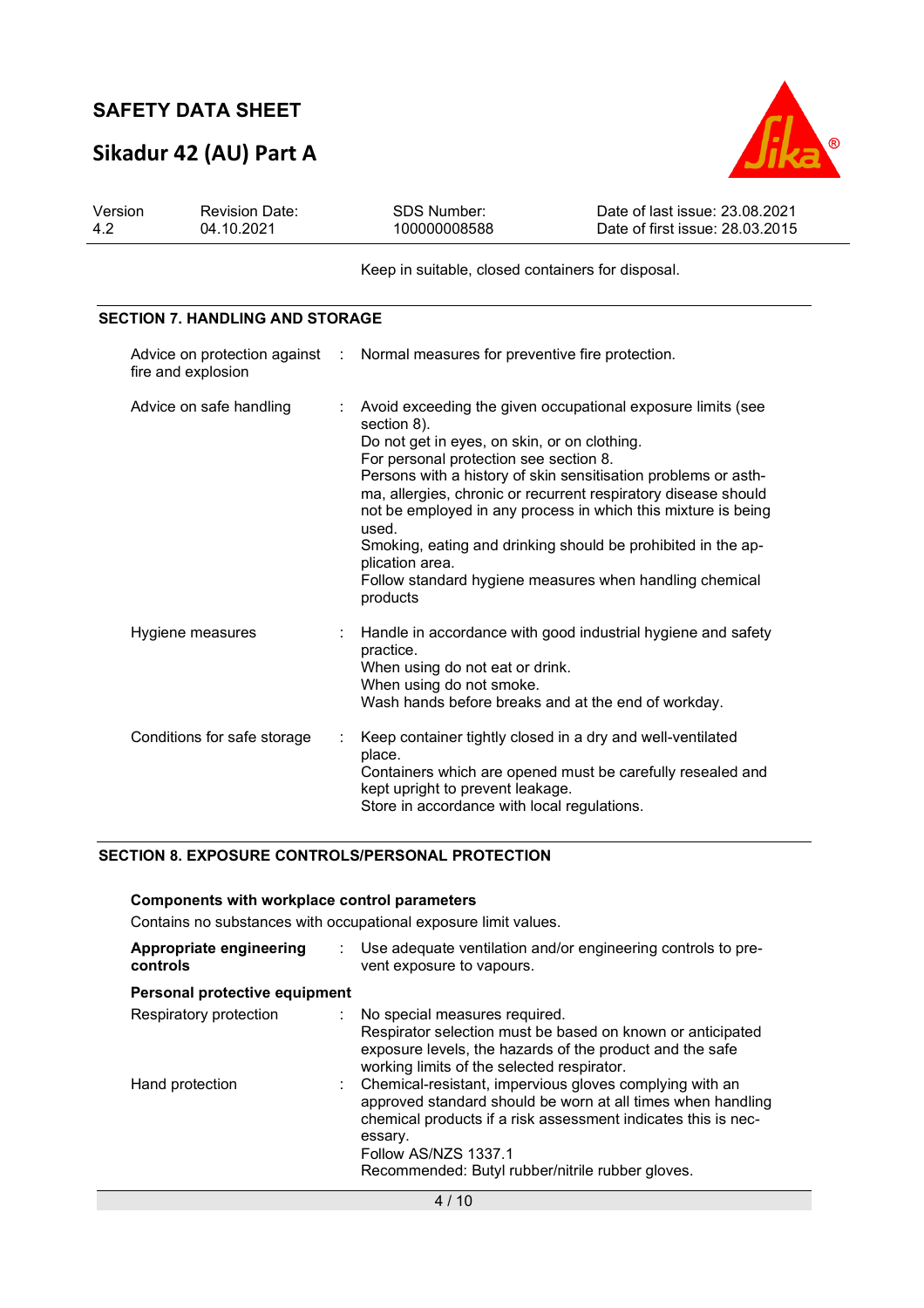# **Sikadur 42 (AU) Part A**



| Version<br>4.2 | <b>Revision Date:</b><br>04.10.2021                 |                             | SDS Number:<br>100000008588                                                                                  | Date of last issue: 23.08.2021<br>Date of first issue: 28.03.2015 |
|----------------|-----------------------------------------------------|-----------------------------|--------------------------------------------------------------------------------------------------------------|-------------------------------------------------------------------|
|                |                                                     |                             | Contaminated gloves should be removed.                                                                       |                                                                   |
|                | Eye protection                                      | ÷                           | Safety glasses                                                                                               |                                                                   |
|                | Skin and body protection                            |                             | Protective clothing (e.g. safety shoes, long-sleeved working<br>clothing, long trousers)<br>Follow AS 2210:3 |                                                                   |
|                | <b>SECTION 9. PHYSICAL AND CHEMICAL PROPERTIES</b>  |                             |                                                                                                              |                                                                   |
|                | Appearance                                          | ÷.                          | liquid                                                                                                       |                                                                   |
|                | Colour                                              |                             | clear, cloudy                                                                                                |                                                                   |
|                | Odour                                               |                             | characteristic                                                                                               |                                                                   |
|                | <b>Odour Threshold</b>                              |                             | No data available                                                                                            |                                                                   |
|                | pH                                                  |                             | Not applicable                                                                                               |                                                                   |
|                | Melting point/range / Freezing :<br>point           |                             | No data available                                                                                            |                                                                   |
|                | Boiling point/boiling range                         |                             | No data available                                                                                            |                                                                   |
|                | Flash point                                         |                             | $> 100 °C$ ( $> 212 °F$ )<br>(Method: closed cup)                                                            |                                                                   |
|                | Evaporation rate                                    |                             | No data available                                                                                            |                                                                   |
|                | Flammability (solid, gas)                           | ÷                           | No data available                                                                                            |                                                                   |
|                | Upper explosion limit / Upper<br>flammability limit | $\mathcal{L}_{\mathcal{A}}$ | No data available                                                                                            |                                                                   |
|                | Lower explosion limit / Lower<br>flammability limit | $\sim 100$                  | No data available                                                                                            |                                                                   |
|                | Vapour pressure                                     |                             | 0.01 hPa                                                                                                     |                                                                   |
|                | Relative vapour density                             |                             | No data available                                                                                            |                                                                   |
|                | Density                                             |                             | ca. 1.12 g/cm3 (20 °C (68 °F))                                                                               |                                                                   |
|                | Solubility(ies)<br>Water solubility                 |                             | No data available                                                                                            |                                                                   |
|                | Solubility in other solvents                        | $\ddot{\phantom{a}}$        | No data available                                                                                            |                                                                   |
|                | Partition coefficient: n-<br>octanol/water          |                             | No data available                                                                                            |                                                                   |
|                | Auto-ignition temperature                           |                             | No data available                                                                                            |                                                                   |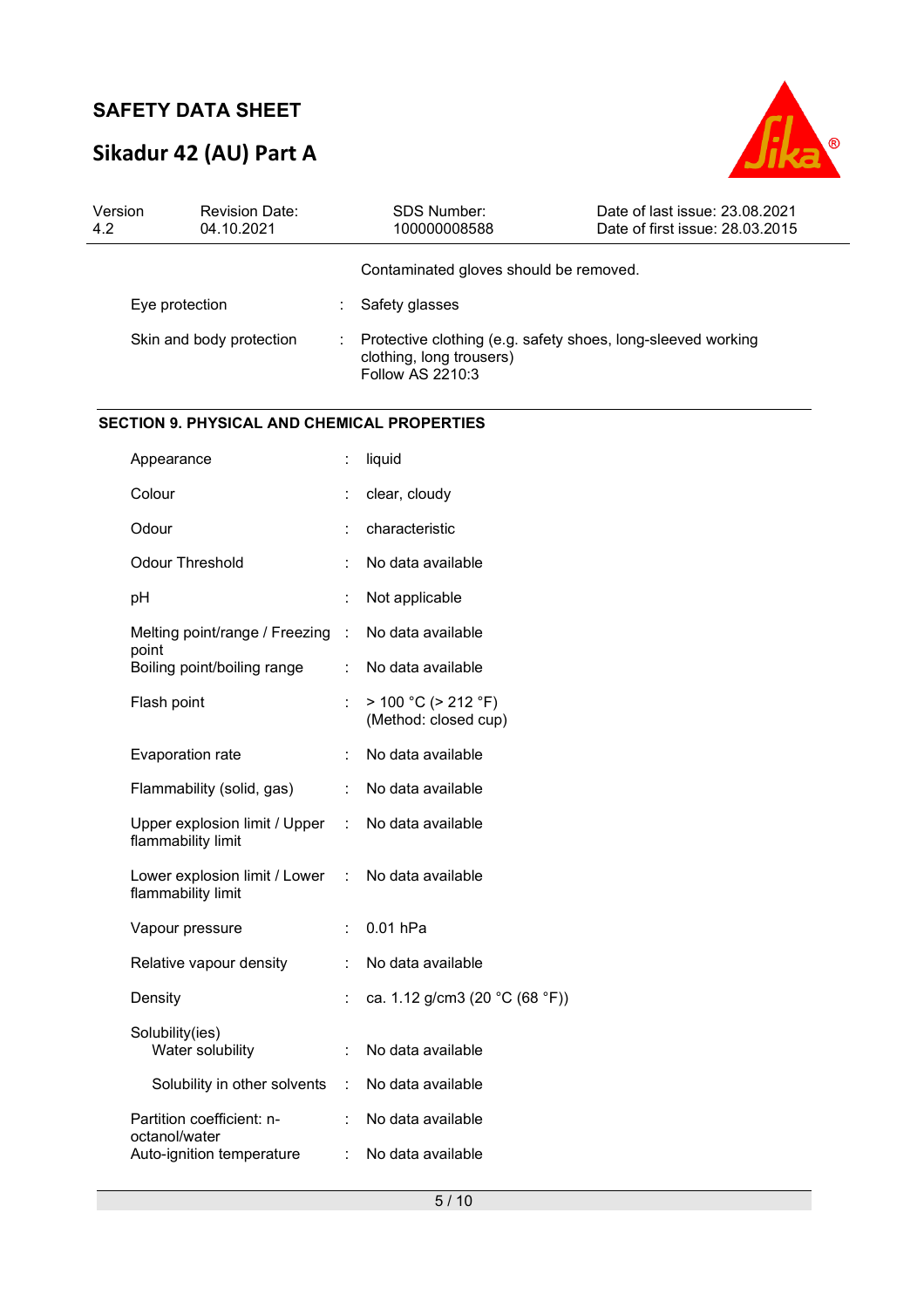# **Sikadur 42 (AU) Part A**



| Version<br>4.2 | <b>Revision Date:</b><br>04.10.2021 |                             | <b>SDS Number:</b><br>100000008588                                                                                                                                                    | Date of last issue: 23.08.2021<br>Date of first issue: 28.03.2015 |
|----------------|-------------------------------------|-----------------------------|---------------------------------------------------------------------------------------------------------------------------------------------------------------------------------------|-------------------------------------------------------------------|
|                | Decomposition temperature           | $\mathbb{R}^{\mathbb{Z}}$   | No data available                                                                                                                                                                     |                                                                   |
|                | Viscosity<br>Viscosity, dynamic     |                             | : $3,000$ mPa.s (20 °C (68 °F))                                                                                                                                                       |                                                                   |
|                | Viscosity, kinematic                | $\mathcal{L}^{\mathcal{L}}$ | $>$ 20.5 mm2/s (40 °C (104 °F))                                                                                                                                                       |                                                                   |
|                | Explosive properties                |                             | : No data available                                                                                                                                                                   |                                                                   |
|                | Oxidizing properties                |                             | No data available                                                                                                                                                                     |                                                                   |
|                | Volatile organic compounds          |                             | $\therefore$ Directive 2010/75/EU of 24 November 2010 on industrial<br>emissions (integrated pollution prevention and control)<br>Volatile organic compounds (VOC) content: 0.05% w/w |                                                                   |

#### **SECTION 10. STABILITY AND REACTIVITY**

| Reactivity             | t. | No dangerous reaction known under conditions of normal use.                   |
|------------------------|----|-------------------------------------------------------------------------------|
| Chemical stability     |    | : The product is chemically stable.                                           |
| tions                  |    | Possibility of hazardous reac- : Stable under recommended storage conditions. |
| Conditions to avoid    |    | : No data available                                                           |
| Incompatible materials |    | $:$ see section 7.                                                            |
|                        |    |                                                                               |

No decomposition if stored and applied as directed.

#### **SECTION 11. TOXICOLOGICAL INFORMATION**

**Acute toxicity** 

Not classified based on available information.

### **Components: reaction product: bisphenol-A-(epichlorhydrin); epoxy resin (number average molecular weight ≤ 700):**  Acute oral toxicity : LD50 Oral (Rat): > 5,000 mg/kg Acute dermal toxicity : LD50 Dermal (Rabbit): > 20,000 mg/kg

#### **Skin corrosion/irritation**

Causes skin irritation.

#### **Serious eye damage/eye irritation**

Causes serious eye irritation.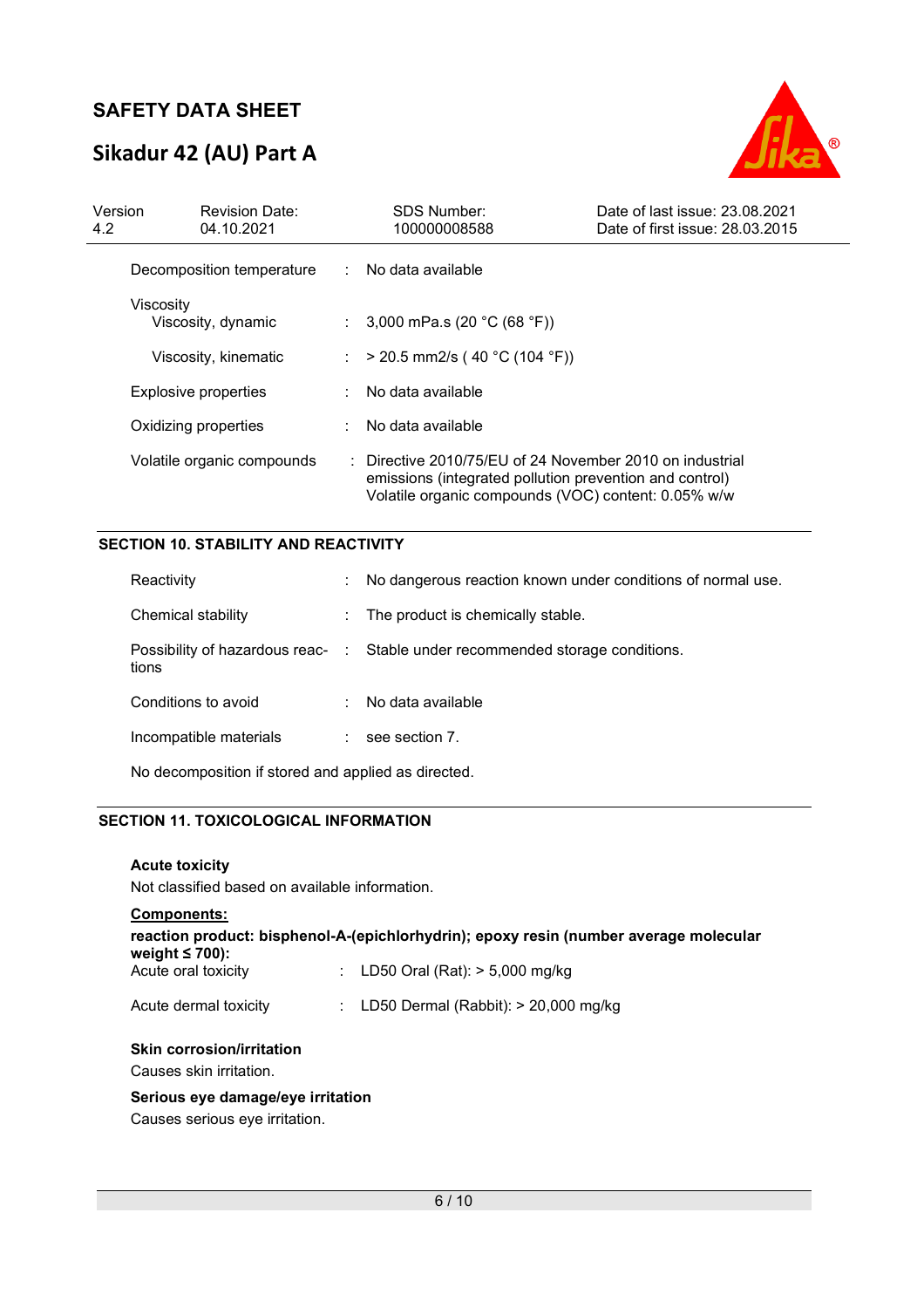# **Sikadur 42 (AU) Part A**



| Version<br>4.2 | <b>Revision Date:</b><br>04.10.2021            | <b>SDS Number:</b><br>100000008588             | Date of last issue: 23.08.2021<br>Date of first issue: 28.03.2015 |  |  |  |  |  |  |
|----------------|------------------------------------------------|------------------------------------------------|-------------------------------------------------------------------|--|--|--|--|--|--|
|                | Respiratory or skin sensitisation              |                                                |                                                                   |  |  |  |  |  |  |
|                | <b>Skin sensitisation</b>                      |                                                |                                                                   |  |  |  |  |  |  |
|                | May cause an allergic skin reaction.           |                                                |                                                                   |  |  |  |  |  |  |
|                | <b>Respiratory sensitisation</b>               |                                                |                                                                   |  |  |  |  |  |  |
|                | Not classified based on available information. |                                                |                                                                   |  |  |  |  |  |  |
|                | <b>Chronic toxicity</b>                        |                                                |                                                                   |  |  |  |  |  |  |
|                | <b>Germ cell mutagenicity</b>                  |                                                |                                                                   |  |  |  |  |  |  |
|                |                                                | Not classified based on available information. |                                                                   |  |  |  |  |  |  |
|                | Carcinogenicity                                |                                                |                                                                   |  |  |  |  |  |  |
|                | Not classified based on available information. |                                                |                                                                   |  |  |  |  |  |  |
|                | <b>Reproductive toxicity</b>                   |                                                |                                                                   |  |  |  |  |  |  |
|                | Not classified based on available information. |                                                |                                                                   |  |  |  |  |  |  |
|                | <b>STOT - single exposure</b>                  |                                                |                                                                   |  |  |  |  |  |  |
|                | Not classified based on available information. |                                                |                                                                   |  |  |  |  |  |  |
|                | <b>STOT - repeated exposure</b>                |                                                |                                                                   |  |  |  |  |  |  |
|                | Not classified based on available information. |                                                |                                                                   |  |  |  |  |  |  |
|                | <b>Aspiration toxicity</b>                     |                                                |                                                                   |  |  |  |  |  |  |
|                | Not classified based on available information. |                                                |                                                                   |  |  |  |  |  |  |
|                | <b>SECTION 12. ECOLOGICAL INFORMATION</b>      |                                                |                                                                   |  |  |  |  |  |  |
|                | <b>Ecotoxicity</b>                             |                                                |                                                                   |  |  |  |  |  |  |
|                | Components:                                    |                                                |                                                                   |  |  |  |  |  |  |

| <b>Components:</b>                                                                                            |                                                                                                    |  |  |  |
|---------------------------------------------------------------------------------------------------------------|----------------------------------------------------------------------------------------------------|--|--|--|
| reaction product: bisphenol-A-(epichlorhydrin); epoxy resin (number average molecular<br>weight $\leq 700$ ): |                                                                                                    |  |  |  |
| Toxicity to fish                                                                                              | LC50 (Oncorhynchus mykiss (rainbow trout)): 2 mg/l<br>Exposure time: 96 h                          |  |  |  |
| aquatic invertebrates                                                                                         | Toxicity to daphnia and other : EC50 (Daphnia magna (Water flea)): 1.8 mg/l<br>Exposure time: 48 h |  |  |  |
| Persistence and degradability                                                                                 |                                                                                                    |  |  |  |
| No data available                                                                                             |                                                                                                    |  |  |  |
| <b>Bioaccumulative potential</b>                                                                              |                                                                                                    |  |  |  |
| No data available                                                                                             |                                                                                                    |  |  |  |
| <b>Mobility in soil</b>                                                                                       |                                                                                                    |  |  |  |
| No data available                                                                                             |                                                                                                    |  |  |  |
| Other adverse effects                                                                                         |                                                                                                    |  |  |  |
| <b>Product:</b>                                                                                               |                                                                                                    |  |  |  |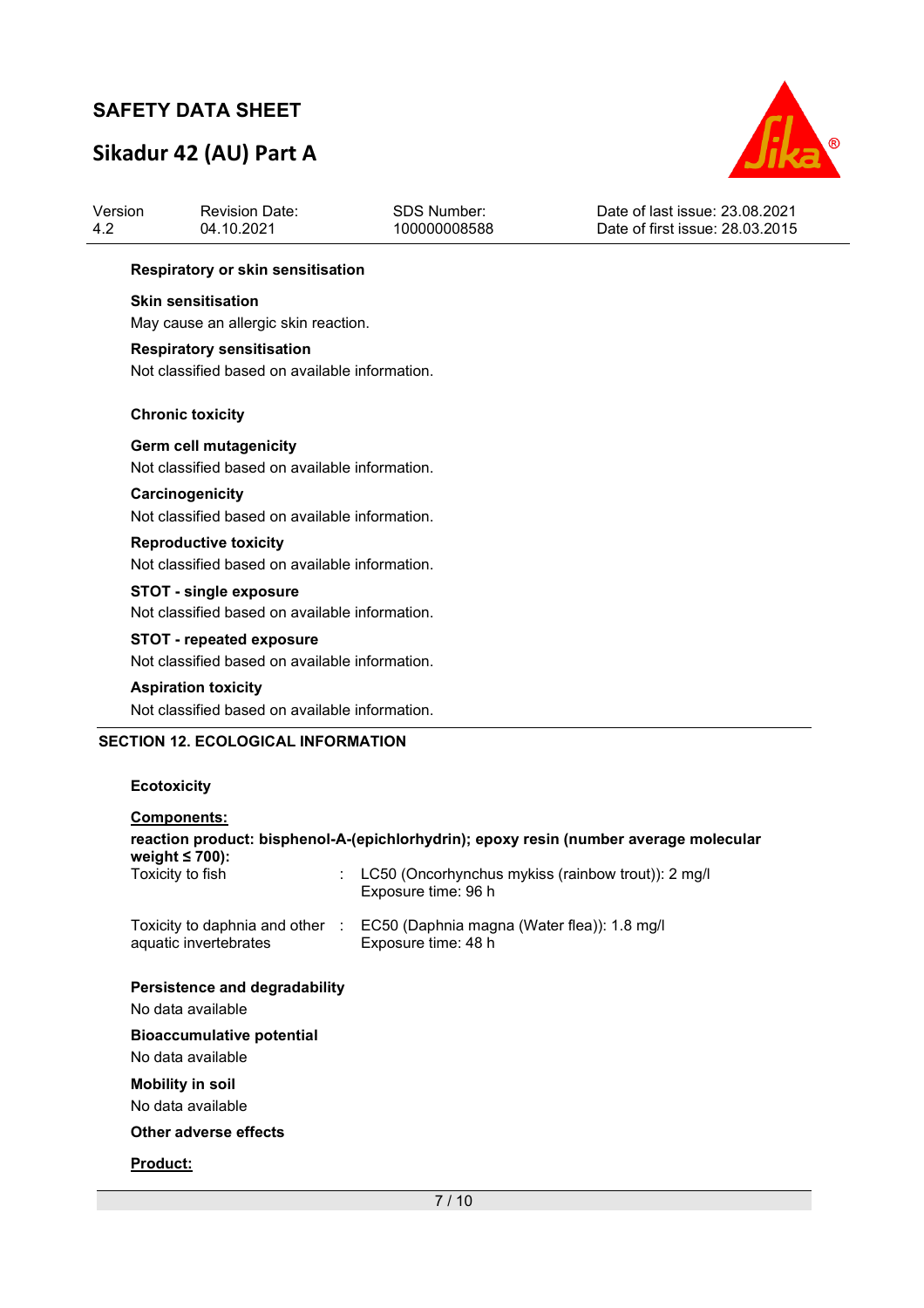# **Sikadur 42 (AU) Part A**



| Version<br>4.2 | <b>Revision Date:</b><br>04.10.2021        |   | <b>SDS Number:</b><br>100000008588                                                                                                                                                                                       | Date of last issue: 23.08.2021<br>Date of first issue: 28.03.2015 |
|----------------|--------------------------------------------|---|--------------------------------------------------------------------------------------------------------------------------------------------------------------------------------------------------------------------------|-------------------------------------------------------------------|
|                | Additional ecological infor-<br>mation     |   | : Toxic to aquatic life with long lasting effects.                                                                                                                                                                       |                                                                   |
|                | <b>SECTION 13. DISPOSAL CONSIDERATIONS</b> |   |                                                                                                                                                                                                                          |                                                                   |
|                | <b>Disposal methods</b>                    |   |                                                                                                                                                                                                                          |                                                                   |
|                | Waste from residues                        |   | The product should not be allowed to enter drains, water<br>courses or the soil.<br>Do not contaminate ponds, waterways or ditches with chemi-<br>cal or used container.<br>Send to a licensed waste management company. |                                                                   |
|                | Contaminated packaging                     | ÷ | Empty remaining contents.<br>Dispose of as unused product.<br>Do not re-use empty containers.                                                                                                                            |                                                                   |

If potential for exposure exists refer to Section 8 for specific personal protective equipment.

#### **SECTION 14. TRANSPORT INFORMATION**

#### **International Regulations**

| <b>IATA-DGR</b>                                                          |    |                                                          |  |
|--------------------------------------------------------------------------|----|----------------------------------------------------------|--|
| UN/ID No.                                                                |    | $:$ UN 3082                                              |  |
| Proper shipping name                                                     |    | Environmentally hazardous substance, liquid, n.o.s.      |  |
| <b>Class</b>                                                             |    | 9                                                        |  |
| Packing group                                                            |    | Ш                                                        |  |
| Labels                                                                   |    | : Miscellaneous                                          |  |
| Packing instruction (cargo<br>aircraft)                                  |    | 964                                                      |  |
| Packing instruction (passen-<br>ger aircraft)                            | ÷. | 964                                                      |  |
| <b>IMDG-Code</b>                                                         |    |                                                          |  |
| UN number                                                                |    | : UN 3082                                                |  |
| Proper shipping name                                                     |    | : ENVIRONMENTALLY HAZARDOUS SUBSTANCE, LIQUID,<br>N.O.S. |  |
| Class                                                                    |    | 9                                                        |  |
| Packing group                                                            |    | : III                                                    |  |
| Labels                                                                   |    | 9                                                        |  |
| EmS Code                                                                 |    | $F-A, S-F$                                               |  |
| Marine pollutant                                                         |    | no                                                       |  |
| Transport in bulk according to Annex II of MARPOL 73/78 and the IBC Code |    |                                                          |  |
| Not applicable for product as supplied.                                  |    |                                                          |  |

#### **National Regulations**

#### **ADG**

| UN number            | $\therefore$ UN 3082                         |
|----------------------|----------------------------------------------|
| Proper shipping name | ENVIRONMENTALLY HAZARDOUS SUBSTANCE, LIQUID, |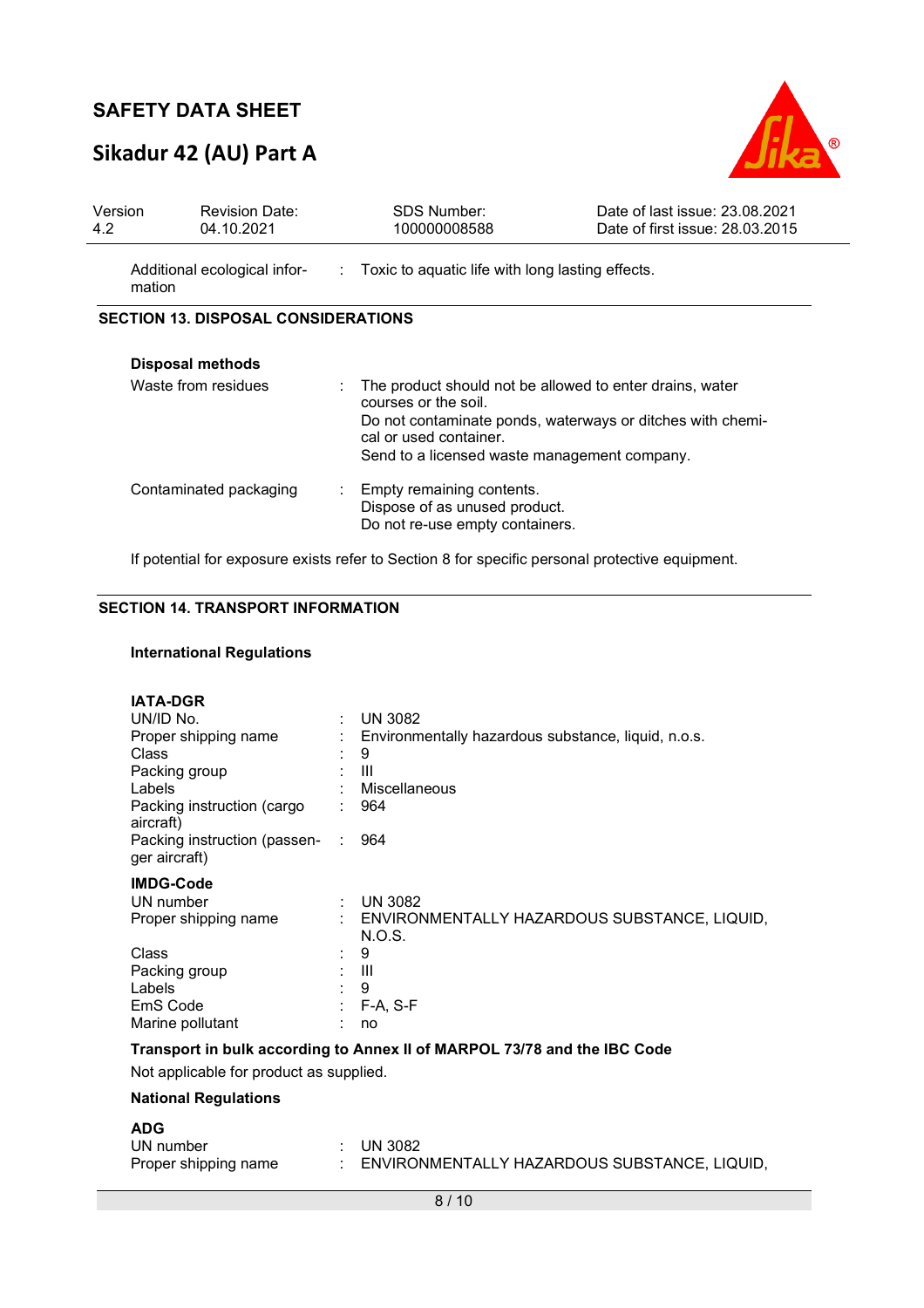# **Sikadur 42 (AU) Part A**

Revision Date:

Version



Date of last issue: 23.08.2021

| 4.2 | 04.10.2021                                                                                                                           | 100000008588 | Date of first issue: 28.03.2015                                                                                                                                                                              |  |
|-----|--------------------------------------------------------------------------------------------------------------------------------------|--------------|--------------------------------------------------------------------------------------------------------------------------------------------------------------------------------------------------------------|--|
|     |                                                                                                                                      | N.O.S.       |                                                                                                                                                                                                              |  |
|     | Class                                                                                                                                | 9            |                                                                                                                                                                                                              |  |
|     | Packing group                                                                                                                        | -111         |                                                                                                                                                                                                              |  |
|     | Labels                                                                                                                               | -9           |                                                                                                                                                                                                              |  |
|     | Hazchem Code                                                                                                                         | $\cdot$ 3Z   |                                                                                                                                                                                                              |  |
|     | Special precautions for user                                                                                                         |              |                                                                                                                                                                                                              |  |
|     | upon the properties of the unpackaged material as it is described within this Safety Data Sheet.<br>regional or country regulations. |              | The transport classification(s) provided herein are for informational purposes only, and solely based<br>Transportation classifications may vary by mode of transportation, package sizes, and variations in |  |
|     | <b>SECTION 15. REGULATORY INFORMATION</b>                                                                                            |              |                                                                                                                                                                                                              |  |

SDS Number:

### **Safety, health and environmental regulations/legislation specific for the substance or mixture**

| Schedule 5<br>Standard for the Uniform<br>Scheduling of Medicines and<br>Poisons                                                                   |                                                                                                                                                                                                                    |
|----------------------------------------------------------------------------------------------------------------------------------------------------|--------------------------------------------------------------------------------------------------------------------------------------------------------------------------------------------------------------------|
| International Chemical Weapons Convention (CWC)<br><b>Schedules of Toxic Chemicals and Precursors</b><br><b>Prohibition/Licensing Requirements</b> | Not applicable<br>There is no applicable prohibition,<br>authorisation and restricted use<br>requirements, including for carcino-<br>gens referred to in Schedule 10 of<br>the model WHS Act and Regula-<br>tions. |

|      | The components of this product are reported in the following inventories: |
|------|---------------------------------------------------------------------------|
| AIIC | : On the inventory, or in compliance with the inventory                   |

### **SECTION 16. OTHER INFORMATION**

| <b>Revision Date</b><br>Date format     |   | 04.10.2021<br>dd.mm.yyyy                                       |  |  |
|-----------------------------------------|---|----------------------------------------------------------------|--|--|
| <b>Full text of other abbreviations</b> |   |                                                                |  |  |
| ADG                                     | ÷ | Australian Dangerous Goods Code.                               |  |  |
| <b>ADR</b>                              |   | European Agreement concerning the International Carriage of    |  |  |
|                                         |   | Dangerous Goods by Road                                        |  |  |
| CAS                                     |   | <b>Chemical Abstracts Service</b>                              |  |  |
| <b>DNEL</b>                             |   | Derived no-effect level                                        |  |  |
| <b>EC50</b>                             |   | Half maximal effective concentration                           |  |  |
| <b>GHS</b>                              |   | <b>Globally Harmonized System</b>                              |  |  |
| <b>IATA</b>                             |   | International Air Transport Association                        |  |  |
| <b>IMDG</b>                             |   | International Maritime Code for Dangerous Goods                |  |  |
| LD50                                    |   | Median lethal dosis (the amount of a material, given all at    |  |  |
|                                         |   | once, which causes the death of 50% (one half) of a group of   |  |  |
|                                         |   | test animals)                                                  |  |  |
| LC50                                    |   | Median lethal concentration (concentrations of the chemical in |  |  |
|                                         |   | air that kills 50% of the test animals during the observation  |  |  |
| 9/10                                    |   |                                                                |  |  |